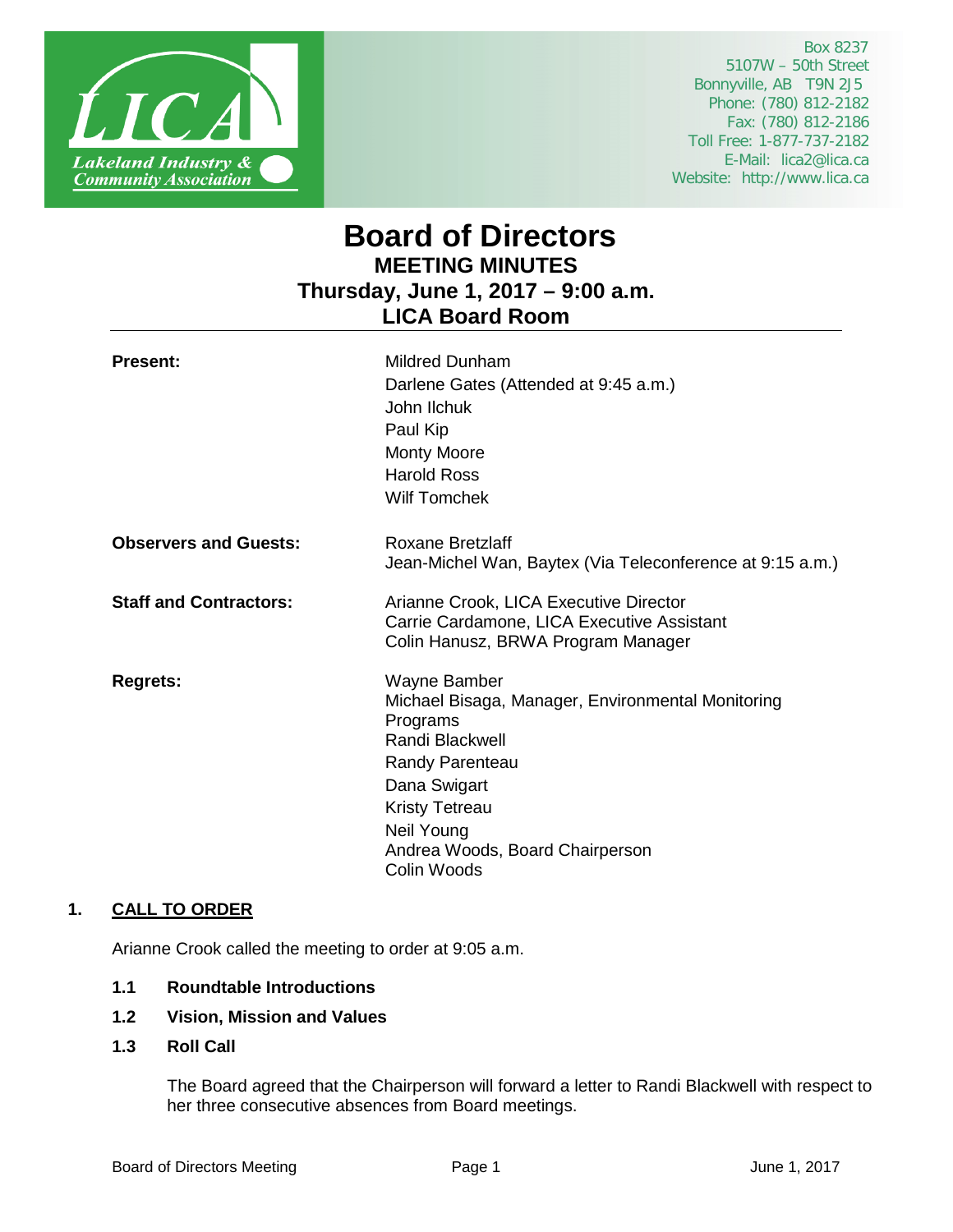The Board of Directors decided that a letter to Kristy Tetreau would not be sent, as she is still active in other areas within LICA.

# **2. APPROVAL OF AGENDA**

**#1 Moved by John Ilchuk AND RESOLVED that the June 1, 2017 Agenda be approved as presented.** 

# **3. APPROVAL OF MINUTES**

**#2 Moved by Wilf Tomchek AND RESOLVED that the Minutes of the Board of Directors Meeting of April 24, 2017 be approved, as presented.**

# **4. ITEMS FOR DECISION**

# **4.1 Policy 5.19 – Ensuring LICA Sustainability**

**#1 Moved by Monty Moore AND RESOLVED that the recommendations from the Governance Committee to Policy 5.19 – Ensuring LICA Sustainability sub-policy 5.19.1.2 to reword "will endeavor to achieve the Strategic Plan" to "will support the Strategic Plan" and be approved.**

# **4.2 Policy 6.1 – Fiscal Year and Budget**

**#2 Moved by Darlene Gates AND RESOLVED that the recommendations from the Governance Committee to Policy 6.1 – Fiscal Year and Budget be approved, as presented.**

**4.3 Policy 6.3 – LICA Signing Authority**

**#3 Moved by John Ilchuk AND RESOLVED that the recommendations from the Governance Committee to Policy 6.3 – LICA Signing Authority be approved, as presented.**

# **4.4 Policy 7.2 – Staff Annual Performance Evaluation**

**#4 Moved by Monty Moore AND RESOLVED that the recommendations from the Governance Committee to Policy 7.2 – Staff Annual Performance Evaluation be approved, as presented.**

**4.5 Policy 7.4 – Staff Hours of Work**

**#5 Moved by Wilf Tomchek AND RESOLVED that the recommendations from the Governance Committee to Policy 7.4 – Staff Hours of Work be approved, as presented.**

**4.6 Policy 7.6 – Overtime Hours**

**#6 Moved by Wilf Tomchek AND RESOLVED that the recommendations from the Governance Committee to Policy 7.6 – Overtime Hours be approved, as presented.**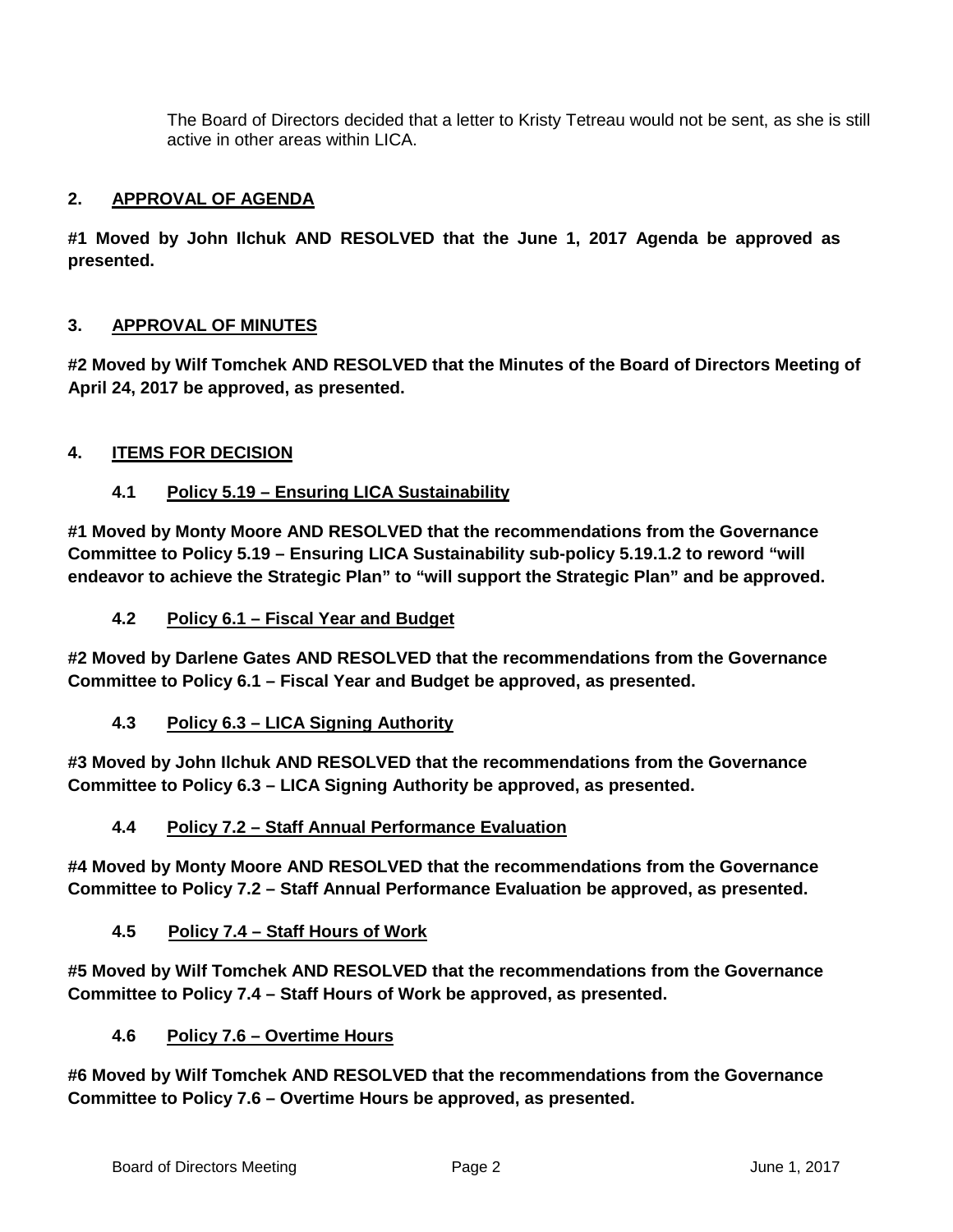# **4.7 Policy 7.8 – Staff Vacation**

**#7 Moved by Harold Ross AND RESOLVED that the recommendations to Policy 7.8 – Staff Vacation be approved, as presented.**

## **4.8 Policy 7.9 – Leaves of Absence and Sick Leave**

**#8 Moved by Darlene Gates AND RESOLVED that the recommendations to Policy 7.9 – Leaves of Absence and Sick Leave be approved, as presented.**

## **4.9 Policy 7.10 – Disciplinary Procedure**

**#9 Moved by John Ilchuk AND RESOLVED that the recommendations to Policy 7.10 – Disciplinary be approved, as presented.**

## **4.10 Policy 7.11 – Grievance Procedure**

**#10 Moved by Monty Moore AND RESOLVED that the recommendations to Policy 7.11 – Grievance Procedure be approved, as presented.**

**4.11 Policy 7.12 – Personnel Files**

**#10 Moved by Paul Kip AND RESOLVED that the recommendations to Policy 7.12 – Personnel Files be approved, as presented.**

#### **4.12 Policy 7.18 – Education and Outreach Coordinator Job Description**

**#7 Moved by Monty Moore AND RESOLVED that the recommendations to Policy 7.8 – Staff Vacation be approved, as presented.**

# **5. ITEMS FOR DISCUSSION ON UPCOMING DECISIONS**

# **6. PRESENTATIONS**

#### **6.1 Airshed Zone Report**

#### **6.1.1 Projects and Operations Update – May, 2017**

Arianne reviewed a report that was sent in from Michael Bisaga, indicating that the PAMS trailer will be relocated at the end of June; the trailer will be shut down, and go through a series of inspections, and recertification's before it is moved to the South side of Jessie Lake. Alberta Environment and Parks will be notified of its down time.

Alberta Environment's 3 month extension to last year's contract is ending, and the new 5 year work plan for the Oil Sands air monitoring operations will start in July. The Alberta Environment and Parks and the Alberta Airsheds Council are expected to meet over the next 3-6 months for clarification for environmental monitoring in Alberta.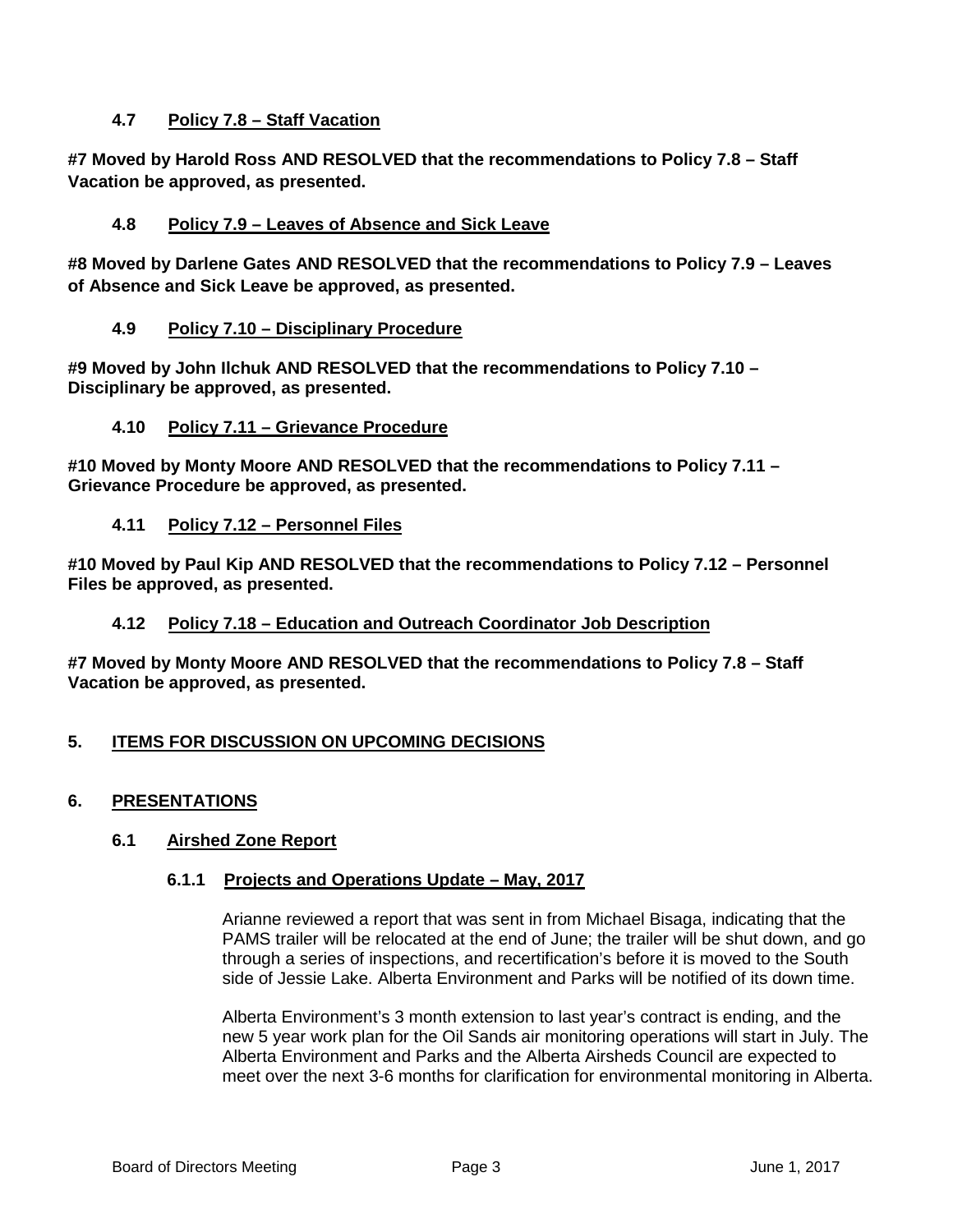## **6.2 BRWA Report**

#### **6.2.1 BRWA Meeting Minutes of May 2, 2017**

The BRWA Meeting Minutes from May 2, 2017 were reviewed by the Board of Directors.

#### **6.2.2 Projects and Operations Update – May, 2017**

Colin informed the Board of Directors that BRWA has received the first installment of grant funds for the WPAC Operating Grant; also that the Watershed Resiliency & Restoration grant is expected in June.

Colin informed the Board of Directors that Arianne, LICA & BRWA Chairs, and he met with Andrew Schoepf and Robert Stokes from AEP on May 30<sup>th;</sup> the feedback provided by both gentlemen was very positive to the reorganization of LICA.

The Board of Directors were informed that Erin Ritchie the Education & Outreach Coordinator's first day in the office was May 17<sup>th.</sup> Erin has fit in extremely well, she is already out in the schools, attended an EIC meeting, and moving on with other out reach programs.

# **7. FOR INFORMATION ONLY (FIO)**

#### **7.1 Board Chairperson's Report**

No Report.

## **7.2 Executive Director's Report**

Arianne reviewed her report for May, 2017 with Board members.

Arianne indicated to the Board of Directors that the web page is getting closer. The data access portal is complete, and undergoing testing; Arianne met with Colin and Erin May 31 to discuss how to integrate the LICA & BRWA websites

# **7.3 Table Officers (TOs) Report**

No Report.

#### **7.4 Education & Information Committee (EIC)**

#### **7.4.1 Education & Information Committee Meeting Minutes – May 17, 2017**

The EIC minutes of May 17, 2017 were reviewed by the Board of Directors.

The Board of Directors reviewed the suggestions from EIC towards the Annual General Meeting; it was decided the AGM is to be held on October 5, 2017 at 6:00 p.m.